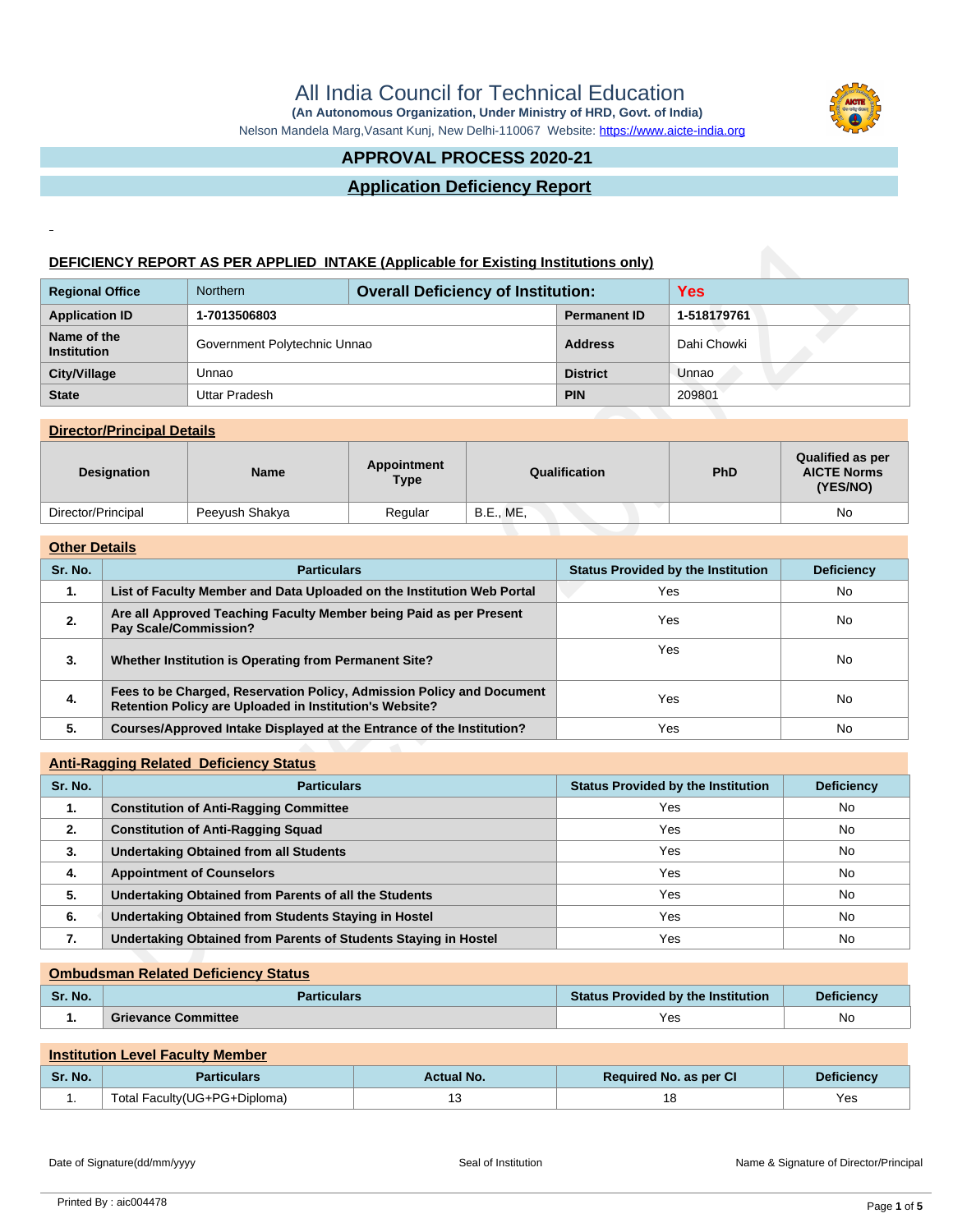# **Application Deficiency Report**



**Application Status: Submitted Application Sub-Status: Payment Not Applicable**

| <b>Administrative Area</b> |                                              |                           |                                   |                   |  |  |
|----------------------------|----------------------------------------------|---------------------------|-----------------------------------|-------------------|--|--|
| Sr. No.                    | <b>Particulars</b>                           | Actual Room Area (Sq.m.)  | <b>Expected Room Area (Sq.m.)</b> | <b>Deficiency</b> |  |  |
| $\mathbf{1}$ .             | Board Room                                   | 20                        | 20                                | No                |  |  |
| 2.                         | Department Offices/Cabin for Head of<br>Dept | 60                        | 60                                | No                |  |  |
| 3.                         | <b>Central Store</b>                         | 198                       | 30                                | No                |  |  |
| 4.                         | <b>Exam Control Office</b>                   | 15                        | 30                                | Yes               |  |  |
| 5.                         | Housekeeping                                 | 10                        | 10                                | No                |  |  |
| 6.                         | Maintenance                                  | 10                        | 10                                | No                |  |  |
| 7.                         | Office All Inclusive                         | 85                        | 150                               | Yes               |  |  |
| 8.                         | <b>Placement Office</b>                      | 77                        | 30                                | No                |  |  |
| 9.                         | Principal Directors Office                   | 31                        | 30                                | <b>No</b>         |  |  |
| 10.                        | Security                                     | 10                        | 10                                | No                |  |  |
| <b>TOTAL</b>               |                                              | 516.00                    | 380.00                            |                   |  |  |
|                            | <b>Amenities Area</b>                        |                           |                                   |                   |  |  |
|                            |                                              |                           |                                   |                   |  |  |
| Sr. No.                    | <b>Particulars</b>                           | Actual Room Area (Sq. m.) | Expected Room Area (Sq. m.)       | <b>Deficiency</b> |  |  |
| 1.                         | Boys Common Room                             | $\mathbf 0$               | 75                                | Yes               |  |  |
| 2.                         | Cafeteria                                    | 150                       | 150                               | <b>No</b>         |  |  |
| 3.                         | First aid cum Sick Room                      | 10                        | 10                                | <b>No</b>         |  |  |
| 4.                         | Girls Common Room                            | $\mathbf 0$               | 75                                | Yes               |  |  |
| 5.                         | <b>Stationery Store</b>                      | $\mathbf 0$               | 10                                | Yes               |  |  |
| <b>TOTAL</b>               |                                              | 160.00                    | 320.00                            |                   |  |  |
|                            | <b>Computational Facilities</b>              |                           |                                   |                   |  |  |
| Sr. No.                    | <b>Particulars</b>                           | <b>Available</b>          | <b>Required</b>                   | <b>Deficiency</b> |  |  |
| 1.                         | Internet Bandwidth                           | $\mathbf{2}$              | 32                                | Yes               |  |  |
| 2.                         | Printers                                     | 8                         | 5                                 | No                |  |  |
| 3.                         | A1 size Color Printers                       | 0                         | 0                                 | <b>No</b>         |  |  |
| 4.                         | Number of PCs in Language lab                | 26                        | 20                                | <b>No</b>         |  |  |
| 5.                         | Legal Application S/W                        | 11                        | 20                                | Yes               |  |  |
| 6.                         | Legal System S/W                             | 3                         | 3                                 | <b>No</b>         |  |  |
| 7.                         | PCs to Student ratio                         | 125                       | 81                                | <b>No</b>         |  |  |
|                            |                                              |                           |                                   |                   |  |  |
|                            | <b>Library Facilities</b>                    |                           |                                   |                   |  |  |
| Sr. No.                    | <b>Particulars</b>                           | <b>Available</b>          | <b>Required</b>                   | <b>Deficiency</b> |  |  |
| $\mathbf{1}$ .             | Volumes                                      | 7005                      | 5750                              | No                |  |  |
| 2.                         | <b>Titles</b>                                | 1309                      | 1600                              | Yes               |  |  |
|                            |                                              |                           |                                   |                   |  |  |

| <b>Amenities Area</b> |                         |                           |                                    |                   |  |
|-----------------------|-------------------------|---------------------------|------------------------------------|-------------------|--|
| Sr. No.               | <b>Particulars</b>      | Actual Room Area (Sq. m.) | <b>Expected Room Area (Sq. m.)</b> | <b>Deficiency</b> |  |
| 1.                    | Boys Common Room        |                           | 75                                 | Yes               |  |
| 2.                    | Cafeteria               | 150                       | 150                                | <b>No</b>         |  |
| 3.                    | First aid cum Sick Room | 10                        | 10                                 | <b>No</b>         |  |
| 4.                    | Girls Common Room       |                           | 75                                 | Yes               |  |
| 5.                    | <b>Stationery Store</b> |                           | 10                                 | Yes               |  |
| <b>TOTAL</b>          |                         | 160.00                    | 320.00                             |                   |  |

| <b>Computational Facilities</b> |                               |           |          |                   |  |
|---------------------------------|-------------------------------|-----------|----------|-------------------|--|
| Sr. No.                         | <b>Particulars</b>            | Available | Required | <b>Deficiency</b> |  |
| 1.                              | Internet Bandwidth            |           | 32       | Yes               |  |
| 2.                              | <b>Printers</b>               |           | 5        | <b>No</b>         |  |
| 3.                              | A1 size Color Printers        |           |          | <b>No</b>         |  |
| 4.                              | Number of PCs in Language lab | 26        | 20       | No                |  |
| 5.                              | Legal Application S/W         |           | 20       | Yes               |  |
| 6.                              | Legal System S/W              |           |          | No                |  |
| 7.                              | PCs to Student ratio          | 125       | 81       | No                |  |

| <b>Library Facilities</b> |                               |           |                 |                   |  |
|---------------------------|-------------------------------|-----------|-----------------|-------------------|--|
| Sr. No.                   | <b>Particulars</b>            | Available | <b>Required</b> | <b>Deficiency</b> |  |
| ι.                        | Volumes                       | 7005      | 5750            | No                |  |
| 2.                        | <b>Titles</b>                 | 1309      | 1600            | Yes               |  |
| 3.                        | Journals                      |           | 6               | Yes               |  |
| 4.                        | Library Management Software   |           |                 | <b>No</b>         |  |
| 5.                        | Reading Room Seating Capacity | 40        | 74              | Yes               |  |
| 6.                        | MultiMediaPC                  |           | 10              | Yes               |  |
|                           |                               |           |                 |                   |  |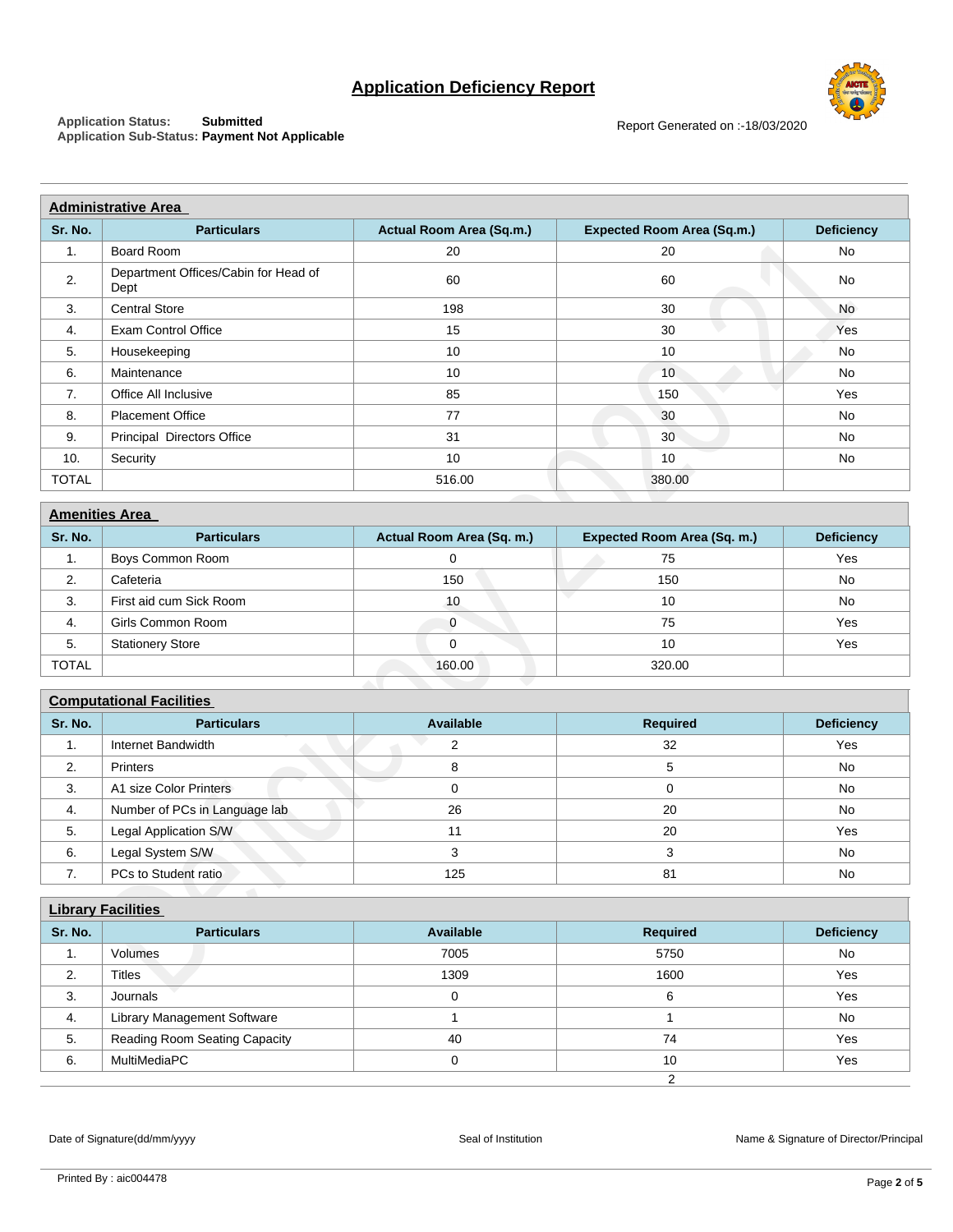# **Application Deficiency Report**



**Application Status: Submitted Application Sub-Status: Payment Not Applicable**

| <b>Instructional Area-Common Facilities</b> |                        |           |                 |                   |  |
|---------------------------------------------|------------------------|-----------|-----------------|-------------------|--|
| Sr. No.                                     | <b>Particulars</b>     | Available | <b>Required</b> | <b>Deficiency</b> |  |
| . .                                         | <b>Computer Center</b> | 248       | 150             | No                |  |
| z.                                          | Library & Reading Room | 211       | 400             | Yes               |  |
| 3.                                          | Language Laboratory    | 80        | 66              | No                |  |
| <b>TOTAL</b>                                |                        | 539.00    | 616.00          |                   |  |

| <b>Land Area Details</b> |                          |                  |                 |                   |  |
|--------------------------|--------------------------|------------------|-----------------|-------------------|--|
| Sr. No.                  | <b>Particulars</b>       | <b>Available</b> | <b>Required</b> | <b>Deficiency</b> |  |
| . .                      | Total Area of Land       | 12.54            | 7.5             | No                |  |
| <u>.</u>                 | Maximum number of Pieces |                  |                 | No                |  |

| <b>Existing Programme / ENGINEERING AND TECHNOLOGY</b> |                            |       |                                  |                                    |                   |
|--------------------------------------------------------|----------------------------|-------|----------------------------------|------------------------------------|-------------------|
| Sr. No.                                                | <b>Particulars</b>         | Level | <b>Actual Room</b><br>Area (Sqm) | <b>Expected Room</b><br>Area (Sqm) | <b>Deficiency</b> |
| 1.                                                     | Classroom                  | PG    | 75                               | 33                                 | <b>No</b>         |
| 2.                                                     | Seminar Hall               | UG/PG | $\Omega$                         | 132                                | Yes               |
| 3.                                                     | <b>Additional Workshop</b> | UG/PG |                                  | 0                                  | No                |
| 4.                                                     | Drawing Hall               | UG/PG | $\Omega$                         | $\Omega$                           | <b>No</b>         |
| 5.                                                     | Workshop                   | UG/PG | $\Omega$                         | $\Omega$                           | No                |
| 6.                                                     | Laboratory                 | PG    | $\Omega$                         | 132                                | Yes               |
| <b>TOTAL</b>                                           |                            |       | 75.00                            | 297.00                             |                   |

| 2.                                                             | Library & Reading Room                                 | 211              |                                  | 400                                |                   |  |
|----------------------------------------------------------------|--------------------------------------------------------|------------------|----------------------------------|------------------------------------|-------------------|--|
| 3.                                                             | Language Laboratory                                    | 80               |                                  | 66                                 |                   |  |
| <b>TOTAL</b>                                                   |                                                        | 539.00           |                                  | 616.00                             |                   |  |
|                                                                |                                                        |                  |                                  |                                    |                   |  |
| <b>Land Area Details</b>                                       |                                                        |                  |                                  |                                    |                   |  |
| Sr. No.                                                        | <b>Particulars</b>                                     | <b>Available</b> |                                  | <b>Required</b>                    |                   |  |
| 1.                                                             | Total Area of Land                                     | 12.54            |                                  | 7.5                                |                   |  |
| 2.                                                             | Maximum number of Pieces                               | $\mathbf{1}$     |                                  | 2                                  |                   |  |
|                                                                |                                                        |                  |                                  |                                    |                   |  |
|                                                                | <b>Existing Programme / ENGINEERING AND TECHNOLOGY</b> |                  |                                  |                                    |                   |  |
| Sr. No.                                                        | <b>Particulars</b>                                     | Level            | <b>Actual Room</b><br>Area (Sqm) | <b>Expected Room</b><br>Area (Sqm) | <b>Deficiency</b> |  |
| 1.                                                             | Classroom                                              | PG               | 75                               | 33                                 | <b>No</b>         |  |
| 2.                                                             | Seminar Hall                                           | UG/PG            | $\mathbf 0$                      | 132                                | Yes               |  |
| 3.                                                             | <b>Additional Workshop</b>                             | UG/PG            | $\mathbf 0$                      | 0                                  | No                |  |
| 4.                                                             | Drawing Hall                                           | UG/PG            | $\overline{0}$                   | $\mathbf 0$                        | <b>No</b>         |  |
| 5.                                                             | Workshop                                               | UG/PG            | $\mathbf 0$                      | $\mathbf 0$                        | <b>No</b>         |  |
| 6.                                                             | Laboratory                                             | PG               | $\mathbf 0$                      | 132                                | Yes               |  |
| <b>TOTAL</b>                                                   |                                                        |                  | 75.00                            | 297.00                             |                   |  |
| <b>Existing Programme / ENGINEERING AND TECHNOLOGY-Diploma</b> |                                                        |                  |                                  |                                    |                   |  |
| Sr. No.                                                        | <b>Particulars</b>                                     | Level            | <b>Actual Room</b><br>Area (Sqm) | <b>Expected Room</b><br>Area (Sqm) | <b>Deficiency</b> |  |
| 1.                                                             | Classroom                                              | <b>DIPLOMA</b>   | 601                              | 396                                | <b>No</b>         |  |
| 2.                                                             | <b>Tutorial Room</b>                                   | <b>DIPLOMA</b>   | 120                              | 66                                 | <b>No</b>         |  |
| 3.                                                             | Seminar Hall                                           | <b>DIPLOMA</b>   | 150                              | 132                                | <b>No</b>         |  |
| 4.                                                             | <b>Additional Workshop</b>                             | <b>DIPLOMA</b>   | $\mathbf 0$                      | $\mathbf 0$                        | <b>No</b>         |  |
| 5.                                                             | Drawing Hall                                           | <b>DIPLOMA</b>   | 150                              | 132                                | No                |  |
| 6.                                                             | Workshop                                               | <b>DIPLOMA</b>   | 200                              | 200                                | <b>No</b>         |  |
| 7.                                                             | Laboratory                                             | <b>DIPLOMA</b>   | 1200                             | 1056                               | No                |  |
| <b>TOTAL</b>                                                   |                                                        |                  | 2421.00                          | 1982.00                            |                   |  |
|                                                                |                                                        |                  |                                  |                                    |                   |  |
|                                                                | <b>Other Facilities</b>                                |                  |                                  |                                    |                   |  |
| Sr. No.                                                        | <b>Particulars</b>                                     |                  |                                  | <b>Availability</b>                |                   |  |
| 1.                                                             | All Weather Approach(Motorised Road)                   |                  |                                  | Yes                                |                   |  |
| 2.                                                             | <b>Safety Provisions</b>                               |                  |                                  | Yes                                | <b>No</b>         |  |
|                                                                |                                                        |                  |                                  |                                    |                   |  |

| <b>Other Facilities</b> |                                       |              |                   |  |
|-------------------------|---------------------------------------|--------------|-------------------|--|
| Sr. No.                 | <b>Particulars</b>                    | Availability | <b>Deficiency</b> |  |
| 1.                      | All Weather Approach (Motorised Road) | Yes          | No                |  |
| 2.                      | <b>Safety Provisions</b>              | Yes          | No                |  |
| 3.                      | Sewage Disposal System                | Yes          | No                |  |
| 4.                      | Telephone                             | Yes          | <b>No</b>         |  |
| 5.                      | Vehicle Parking                       | Yes          | No                |  |
| 6.                      | <b>First Aid</b>                      | Yes          | No                |  |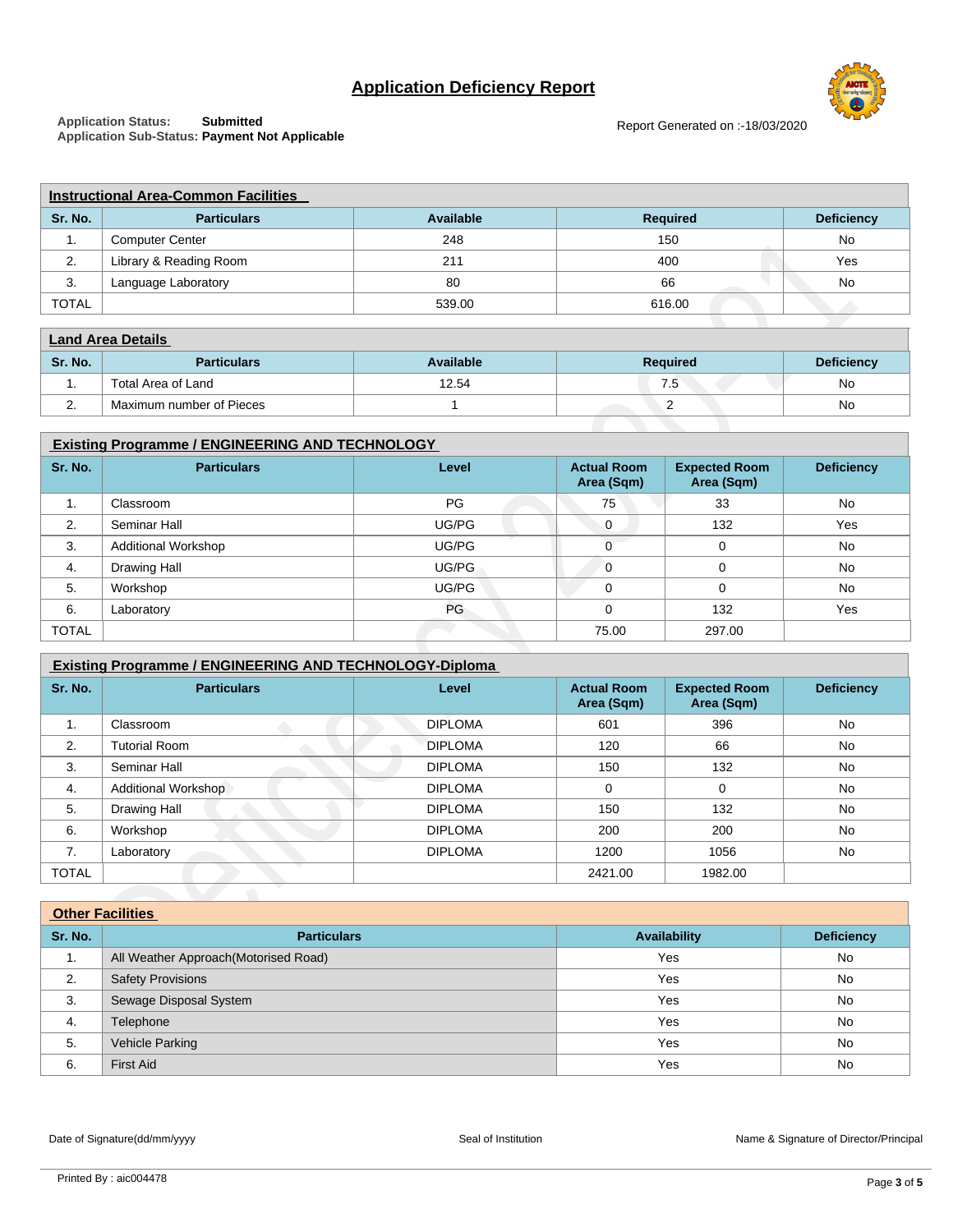# **Application Deficiency Report**



Report Generated on :-18/03/2020

#### **Application Status: Submitted Application Sub-Status: Payment Not Applicable**

| 7.  | Appointment: Student Counselor                   | Yes       | No  |
|-----|--------------------------------------------------|-----------|-----|
| 8.  | Establishment: Anti-Ragging Committee            | Yes       | No  |
| 9.  | Establishment: Committee for SC/ST               | Yes       | No  |
| 10. | Establishment: Internal Complaint Committee(ICC) | Yes       | No  |
| 11. | Estb: Grievance Redressal Committee/OMBUDSMAN    | Yes       | No  |
| 12. | <b>Barrier free Enviroment</b>                   | Yes       | No  |
| 13. | AICTE Approval Letters- EoA/LoA                  | Yes       | No  |
| 14. | Institution-Industry Cell                        | Yes       | No  |
| 15. | <b>Digital Payment-Financial Transactions</b>    | Yes       | No  |
| 16. | Food Safety and Standards                        | Yes       | No  |
| 17. | <b>Insurance for Students</b>                    | Yes       | No  |
| 18. | Applied membership-National Digital Library      | Yes       | No  |
| 19. | Online Grievance Rederssal Mechanism             | Yes       | No  |
| 20. | Internal Quality Assurance Cell                  | Yes       | No  |
| 21. | Fire and Safety Certificate                      | Yes       | No  |
| 22. | Atleast 5 MoUs with industries                   | Yes       | No  |
| 23. | Display of info submitted to AICTE on website    | Yes       | No  |
| 24. | General Insurance                                | Yes       | No  |
| 25. | <b>Backup Electric Supply</b>                    | Yes       | No  |
| 26. | Group accident policy for employees              | J.<br>Yes | No  |
| 27. | Rain Water Harvesting                            | No        | Yes |
| 28. | Implementation of student Induction Programme    | Yes       | No  |
| 29. | Waste Management and a sustainable Green Campus  | No        | Yes |
| 30. | <b>Institution Web Site</b>                      | Yes       | No  |
| 31. | Medical & Counseling                             | Yes       | No  |
| 32. | Notice Boards                                    | Yes       | No  |
| 33. | Potable Water Supply                             | Yes       | No  |
|     |                                                  |           |     |